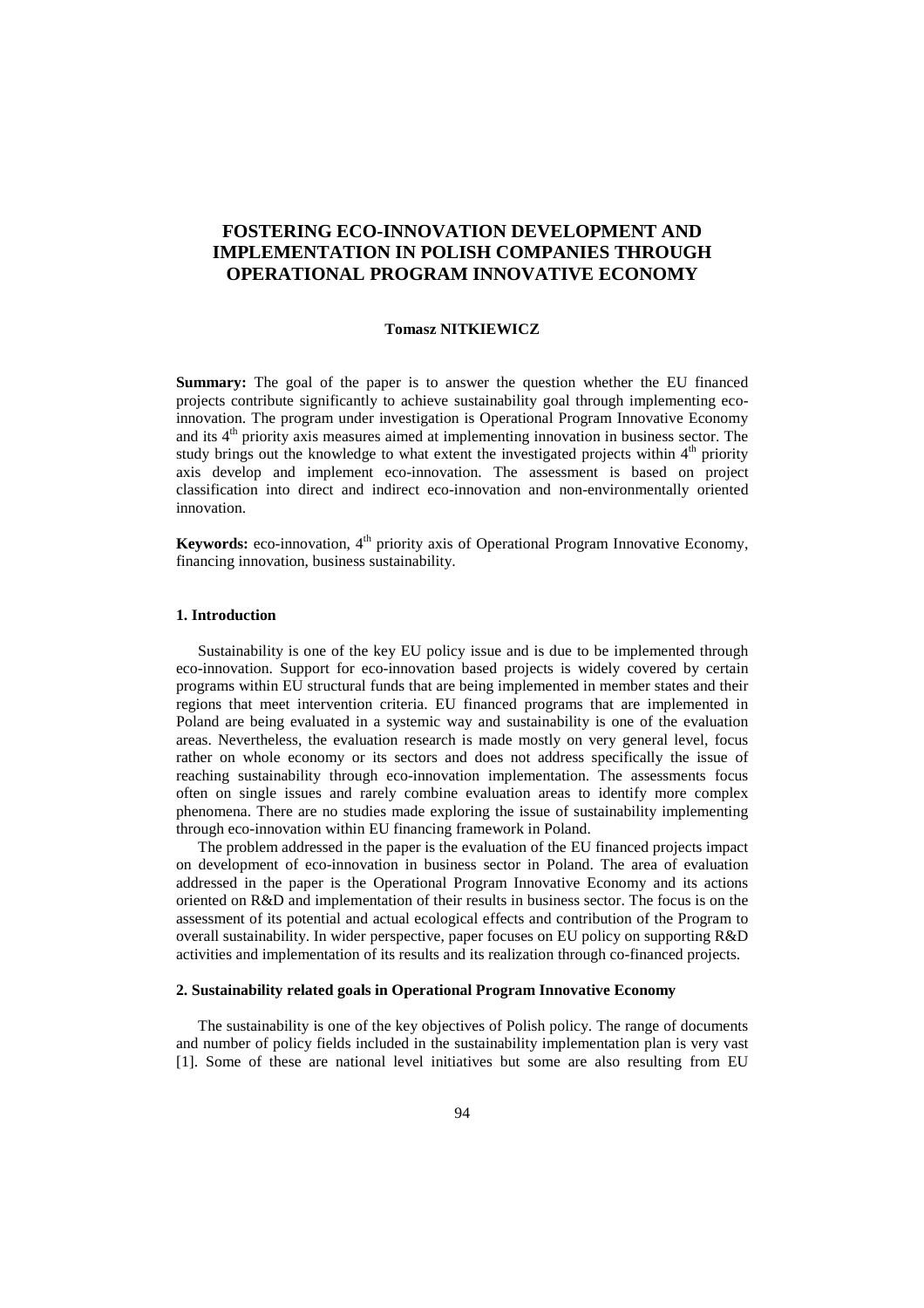policies. In general, EU originated instruments are more developed and fully oriented on sustainability issues. These instruments includes also financial instruments of EU structural policy [2]. Most of them agree on the crucial role of business entities in achieving sustainable development goals. Therefore, the need for instruments designed directly to support companies in their trials of achieving sustainability. This group includes such instruments as management systems, preferential credit or financial aid [3].

The key program to support competitiveness of economy in Poland within structural funds is Operational Program Innovative Economy 2007-2013 (OP IE). Its main objective refers to Lisbon Strategy, Community Strategic Guidelines and some other national level strategic documents and is formulated as: "Development of the Polish economy on the basis of innovative enterprises" [4, s. 58]. This objective is to be achieved through undertaking diversified types of actions and designation of 90% of the financial allocation for measures in the following areas: R&D, innovations, information and communication technologies. OP IE is financed from European Regional Development Fund and Polish budget.

The Program refers to its sustainability objectives by defining desirable characteristics of innovations and the results of their implementation. It says that "innovations in the enterprise sector should contribute to reduction of the pressure on the natural environment, (…) through improved effectiveness of the use of renewable and non-renewable resources, reduction of water and air pollutants and non-recyclable waste, and (…) through improvement of the effectiveness of energy use to reduce emission of "greenhouse gases". Wherever possible, it is expected that innovative changes in presently used systems and devices will lead to reduction of pressure ratios on the environment (ratios for unit of product or service), and new products or services will be implemented in such a way as to comply with the requirements in the area of environmental protection and effective use of resources, especially energy." [4, s. 56]

Main objective of OP IE is to be achieved through number of detailed objectives but none of 6 objectives refers directly to sustainability. The program is divided into 9 priority axes dedicated to different aspects of creation, diffusion and implementation of innovation. Again, none of the priority actions refers directly to sustainability.

#### **3. Range and scope of the study**

The study includes on-going evaluation of projects, realized in Poland within the framework of priority axis no. 4: *Investments in innovative undertakings* of Operational Program Innovative Economy, and the structure of their potential and actual results with the focus on implemented eco-innovation within business sector. The  $4<sup>th</sup>$  priority axis actions include financing of R&D partnership projects, R&D results implementation projects and investments.

The  $4<sup>th</sup>$  priority axis of OP IE includes the following measures:

- − 4.1 Support for implementation of results of R&D works,
- − 4.2 Stimulation of R&D activity of enterprises and support in the scope of industrial design,
- − 4.3 Technological credit,
- 4.4 New investments of high innovative potential,
- 4.5 Support for investments of high importance to the economy.

All the measures are directed to the companies. The characteristics of these measures are presented in Tab. 1. The characteristics include such information as the objective of the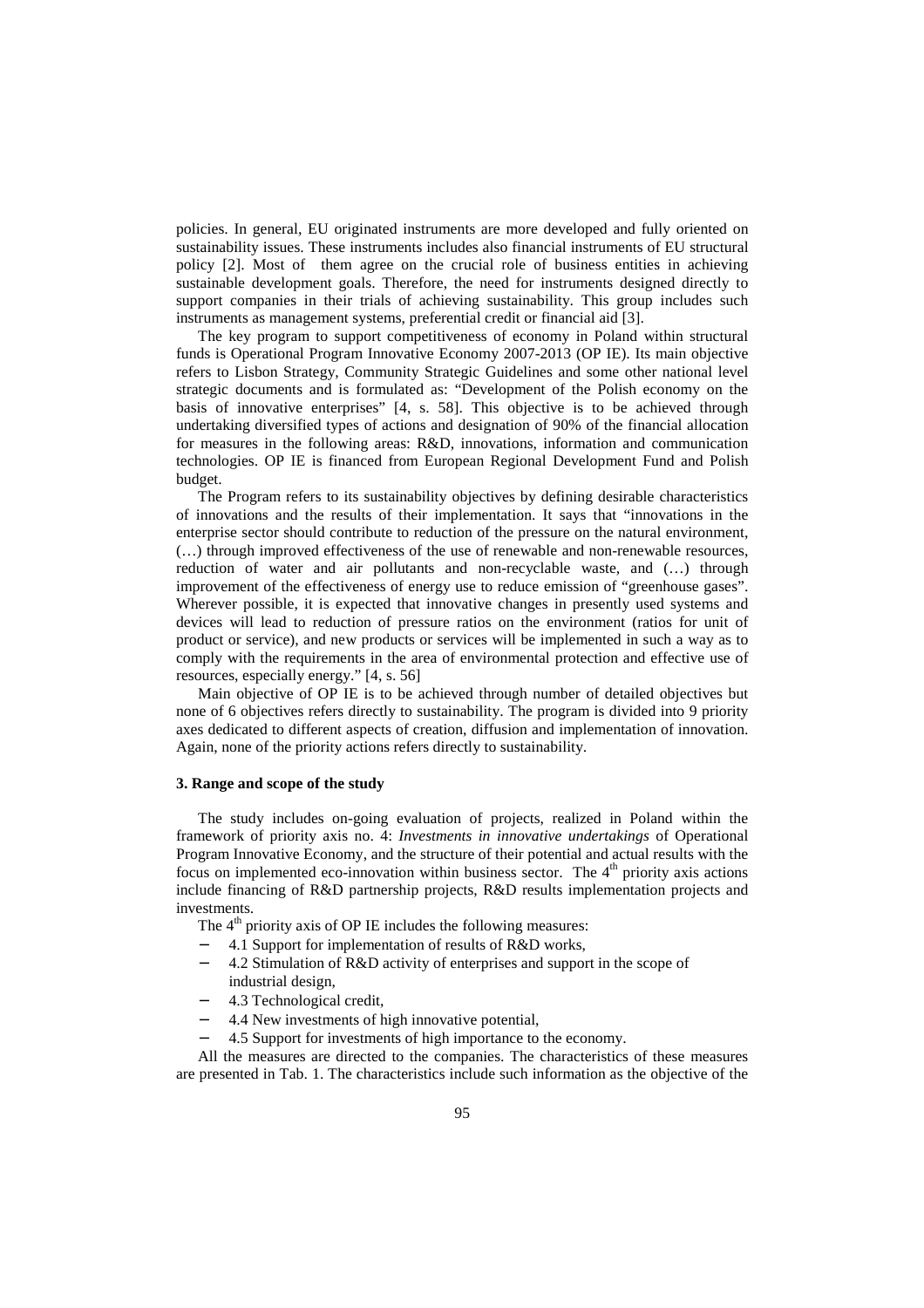measure, types of projects it supports and types of beneficiaries eligible of financial support.

| No. and type of<br>measure                                                                               | Objective<br>Types of projects                                                                                                                                                                                                                                                                                                                             |                                                                                                                                                                                                                                                                                                                                                                                                         | Types of<br>beneficiaries |
|----------------------------------------------------------------------------------------------------------|------------------------------------------------------------------------------------------------------------------------------------------------------------------------------------------------------------------------------------------------------------------------------------------------------------------------------------------------------------|---------------------------------------------------------------------------------------------------------------------------------------------------------------------------------------------------------------------------------------------------------------------------------------------------------------------------------------------------------------------------------------------------------|---------------------------|
| 4.1 Support for<br>implementation of<br>results of R&D<br>works                                          | improving the level<br>of<br>innovativeness<br>of<br>enterprises by supporting<br>implementation<br>of<br>the<br>R&D<br>works<br>realized<br>within measure 1.4                                                                                                                                                                                            | with<br>investments<br>projects<br>element<br>counseling<br>connected<br>with the implementation of the<br>results of R&D works realized<br>within measure<br>1.4 or Technological Initiative I                                                                                                                                                                                                         | companies                 |
| 4.2 Stimulation of<br>R&D activity of<br>enterprises and<br>support in the scope<br>of industrial design | strengthening enterprises<br>conducting R&D works                                                                                                                                                                                                                                                                                                          | development<br>of<br>R&D<br>activities in enterprises including<br>transforming<br>companies<br>into<br>Research<br>Centres<br>of<br>and<br>Development<br>elaborating<br>industrial<br>and<br>functional<br>designs<br>and<br>implementing them into production                                                                                                                                        | companies                 |
| 4.3 Technological<br>credit                                                                              | supporting the investment<br>in<br>the<br>of<br>scope<br>implementing<br>new<br>technologies by granting<br>technological credit<br>to<br>SMEs with the possibility<br>for partial repayment from<br>the<br>resources<br>of<br>Technological<br>Credit<br>Fund                                                                                             | projects of SMEs implementing<br>own or acquired new technology<br>and launching sale of products,<br>processes or services created with<br>the application of this technology                                                                                                                                                                                                                          | <b>SMEs</b>               |
| 4.4 New<br>investments of high<br>innovative potential                                                   | supporting the enterprises<br>making new investments<br>projects<br>of<br>and<br>consultancy and training<br>covering<br>courses<br>acquisition of innovative<br>technological solutions                                                                                                                                                                   | projects<br>(including)<br>investment<br>necessary training and counseling<br>activities) in the scope of purchase<br>implementation<br>of<br>new<br>and<br>technological<br>solutions<br>in<br>production and services applied<br>worldwide for no longer than three<br>years or having a grade of<br>worldwide<br>expansion<br>not<br>exceeding 15%                                                   | companies                 |
| 4.5 Support for<br>investments of high<br>importance to the<br>economy                                   | improving<br>the<br>competitiveness and the<br>level of innovativeness of<br>economy<br>through<br>supporting production and<br>service enterprises making<br>new, of a large value<br>investments of a high<br>innovative<br>potential<br>generating a large number<br>of jobs (the preference is<br>for investments connected<br>with<br>starting<br>and | in sub-measure 4.5.1 Support for<br>investments in the production<br>sector:<br>$\equiv$<br>of<br>new<br>investments<br>innovative<br>technologies<br>and<br>products including the purchase or<br>implementation of technological<br>solution<br>which<br>applied<br>is<br>worldwide for no longer than<br>three years or its grade of<br>expansion worldwide in a given<br>branch does not exceed 15% | companies                 |

Tab. 1. Selected characteristics of the  $4<sup>th</sup>$  priority axis measures [based on 5]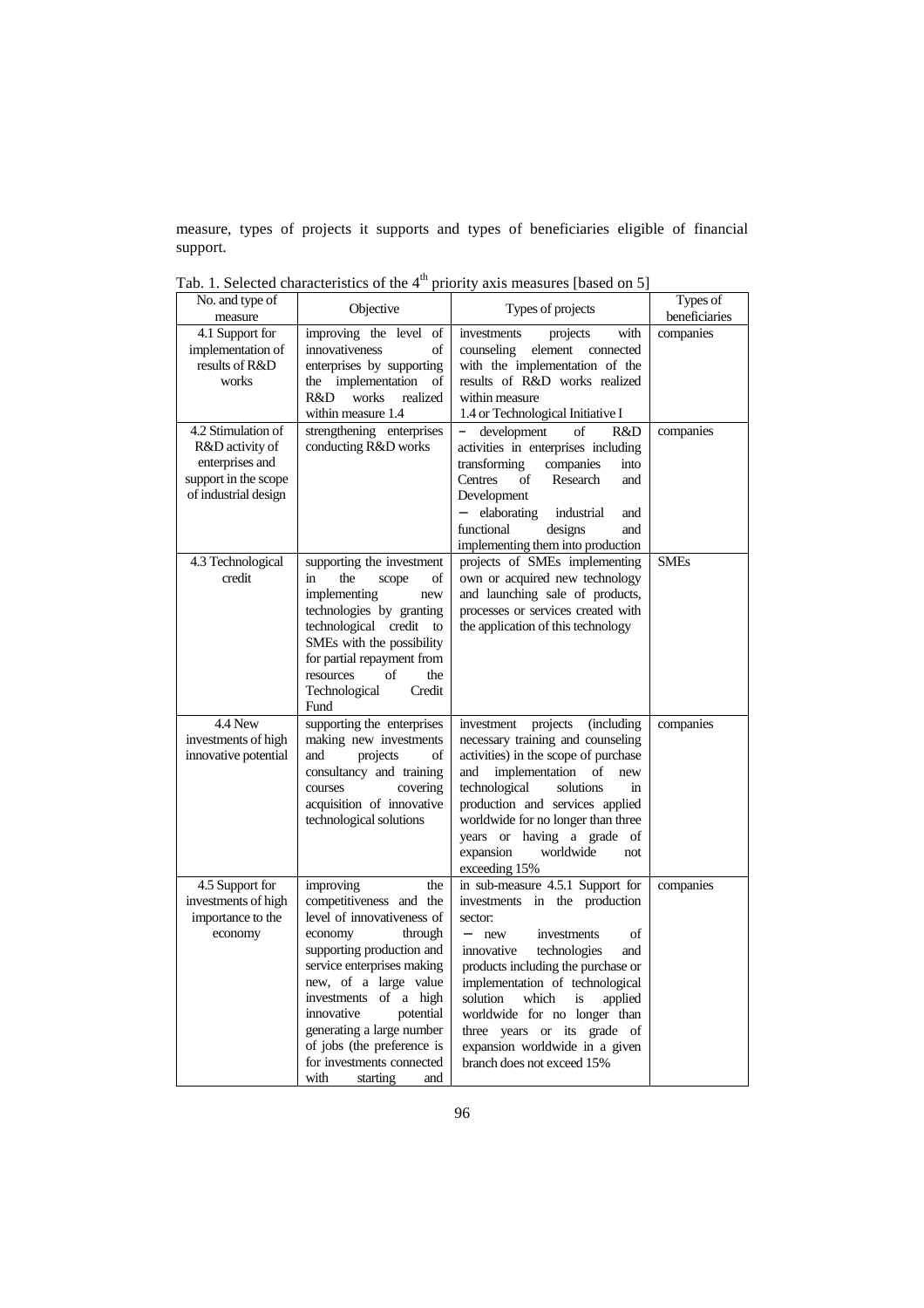| development of R&D       | In sub-measure 4.5.2 Support for    |  |
|--------------------------|-------------------------------------|--|
| activities in companies) | investments in the sector of        |  |
|                          | modern services:                    |  |
|                          | - new investments leading to        |  |
|                          | the creation or development of: (a) |  |
|                          | common services centre and (b) IT   |  |
|                          | centers                             |  |
|                          | - new investments referring of      |  |
|                          | the commencement or extension       |  |
|                          | of R&D activity leading to the      |  |
|                          | creation or development of the      |  |
|                          | activity of R&D centers             |  |

It is important to mention, that measure 4.1 is tied to measure 1.4 Support for goaloriented Projects from priority axis no. 1: *Research and development of modern technologies*. The mechanism used here joins the efforts of R&D units developing the innovation with companies implementing it. Therefore, the following analysis of the results of implementing measure 4.1 also includes the results of measure 1.4.

All the measures of the  $4<sup>th</sup>$  priority axis are characterized by the 85% maximum share of EU fund participation in financing the projects. The form of financing for all the  $4<sup>th</sup>$  priority axis measures is non-returnable aid. The implementing authorities and institutions responsible for making payments for beneficiaries are the following:

- Polish Agency for Enterprise Development for the measures 4.1, 4.2 and 4.4,
- Bank Gospodarstwa Krajowego (National Proprieties Bank) for measure 4.3,
- − Department of Implementing Operational Programmes in Ministry of Economy for the measure 4.5.

## **4. Methodology of the assessment**

The assessment is based on the classification of projects on three categories: direct ecoinnovation (ecologically oriented products, services or processes), eco-innovation supporting projects (with additional ecological effect) and non-ecologically oriented innovation. On the basis of the classification the analysis is made and consists of identification of major dynamics, tendencies, relationships and structure. The primary data on these projects (list of projects with their expected results, types of innovation and budget) is collected from implementing institutions and is analyzed together with the results of surveys made within Polish business sectors on eco-innovation and related topics. The surveys were made by Polish Agency for Enterprise Development in 2011 within wide research framework on sustainability implementation in business sector.

The classification of projects includes the following categories:

- direct eco-innovation projects this category includes projects that are directly aimed at developing and implementing eco-innovation, such as ecologically improved products, services and processes;
- eco-innovation supporting projects this category includes projects that are oriented on general innovation but include developing and implementing ecoinnovation as a minor or supporting objective of the project;
- non-ecologically oriented innovation this category includes projects that are not aimed at eco-innovation and does not produce any ecologically positive effects, some eco-innovation or positive ecological effects could result from the project but not intentionally.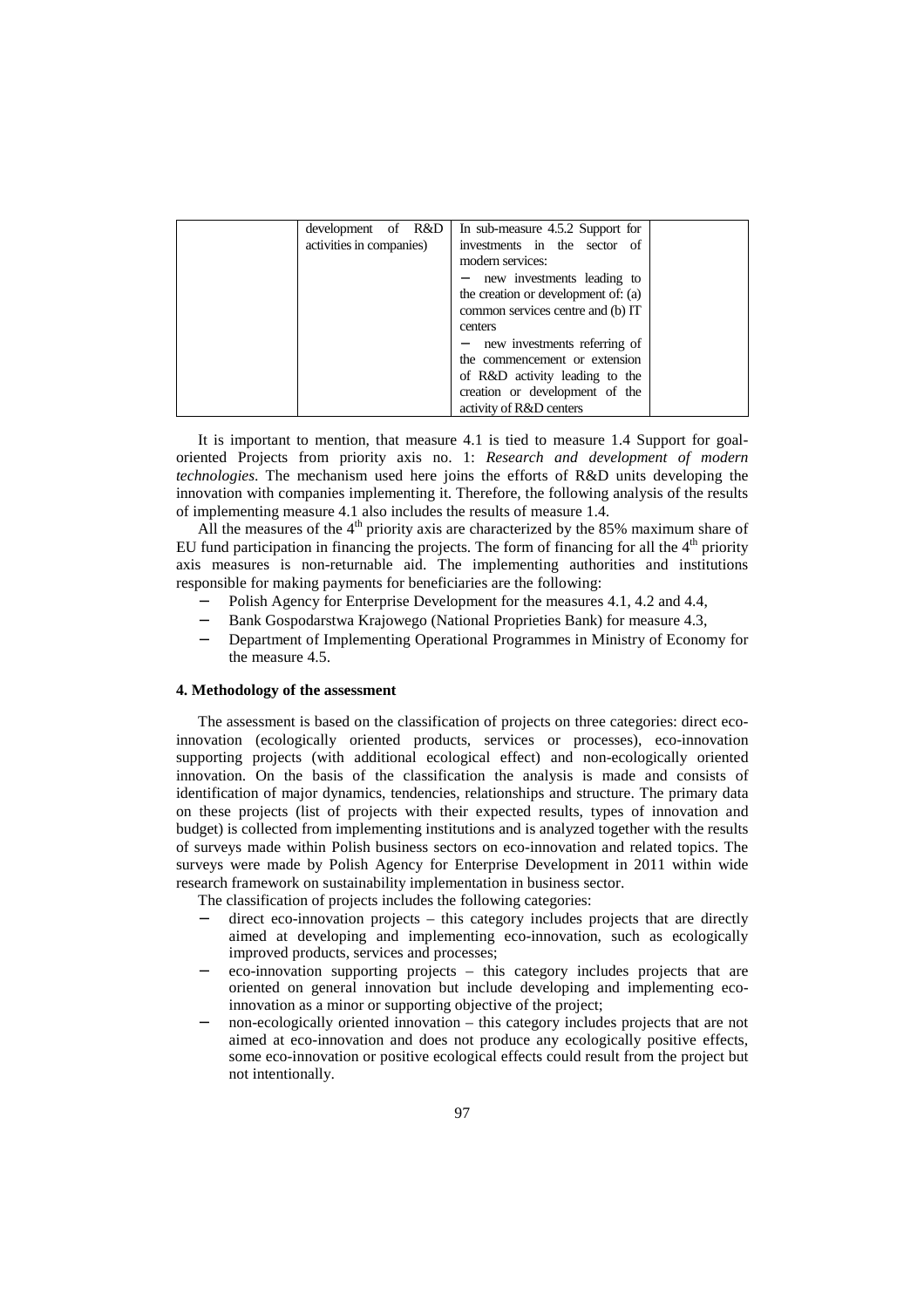It is important to mention that the projects are classified on the basis of declarations made by its implementers (companies). These declarations were sanctioned by the financing agreement signed between them and financing institution.

#### **5. Results of the assessment . assessment**

The following part of the paper is dedicated to the presentation and interpretation of the research results obtained through the analysis of the structure of projects realized with the 4<sup>th</sup> priority axis of OP IE. The structure of the text is divided into parts describing the successive measures of the  $4<sup>th</sup>$  priority. Each part includes analysis of the structure with regard to the presence of eco-innovation, financial characteristics of this structure and some observation and findings related to given measure. Overall findings and conclusions referring to the whole OP IE are presented at the end of the paper. ority. Each part includes analysis of the structure with<br>ation, financial characteristics of this structure and some<br>to given measure. Overall findings and conclusions<br>seented at the end of the paper.<br>Omes directly from in

The data used for assessment comes directly from information system on EU structural funds implementation in Poland [6]. The data is classified accordingly to the methodology presented above.

First of the analyzed measures is measure 4.1 Support for implementation of results of R&D works that is the one with complex approach used. Its complexity comes from joining it with measure 1.4 Support for goal-oriented Projects that makes it financing instrument for two stage projects with two types of beneficiaries included. The first stage, covered by measure 1.4, is the development of innovation by R&D unit (independent or dependent to the implementing unit) that is needed by some business partner. Second stage is dedicated to the implementation of the innovation by the company. This type of project forces deep cooperation between the partner and constant need of information exchange. Undoubted value of this kind of partnership is providing perfect conditions for synergic effects and long-lasting relationship between the two units. external of partnership is providing perfect conditions for synergic effects and g-lasting relationship between the two units.<br>Fig. 1 presents the share of eco-innovation oriented projects and eco-innovation

supporting projects within the whole population of projects within measure 4.1. The first look gives rather pessimistic view of eco-innovation position with overall innovation supply. Only 13% of projects have focused on them directly, while another 8% included them in the range of their effects. On the other hand, such a result represents share of eco-innovation than the ones presented in other studies that amounts to  $6-8\%$  [7]. The share observed here is twice higher even without taking into account the second group of eco-innovation. innovation position with overall innovation<br>on them directly, while another 8% included<br>er hand, such a result represents much higher



Fig. 1. The share of types of innovation resulting from measure 4.1 projects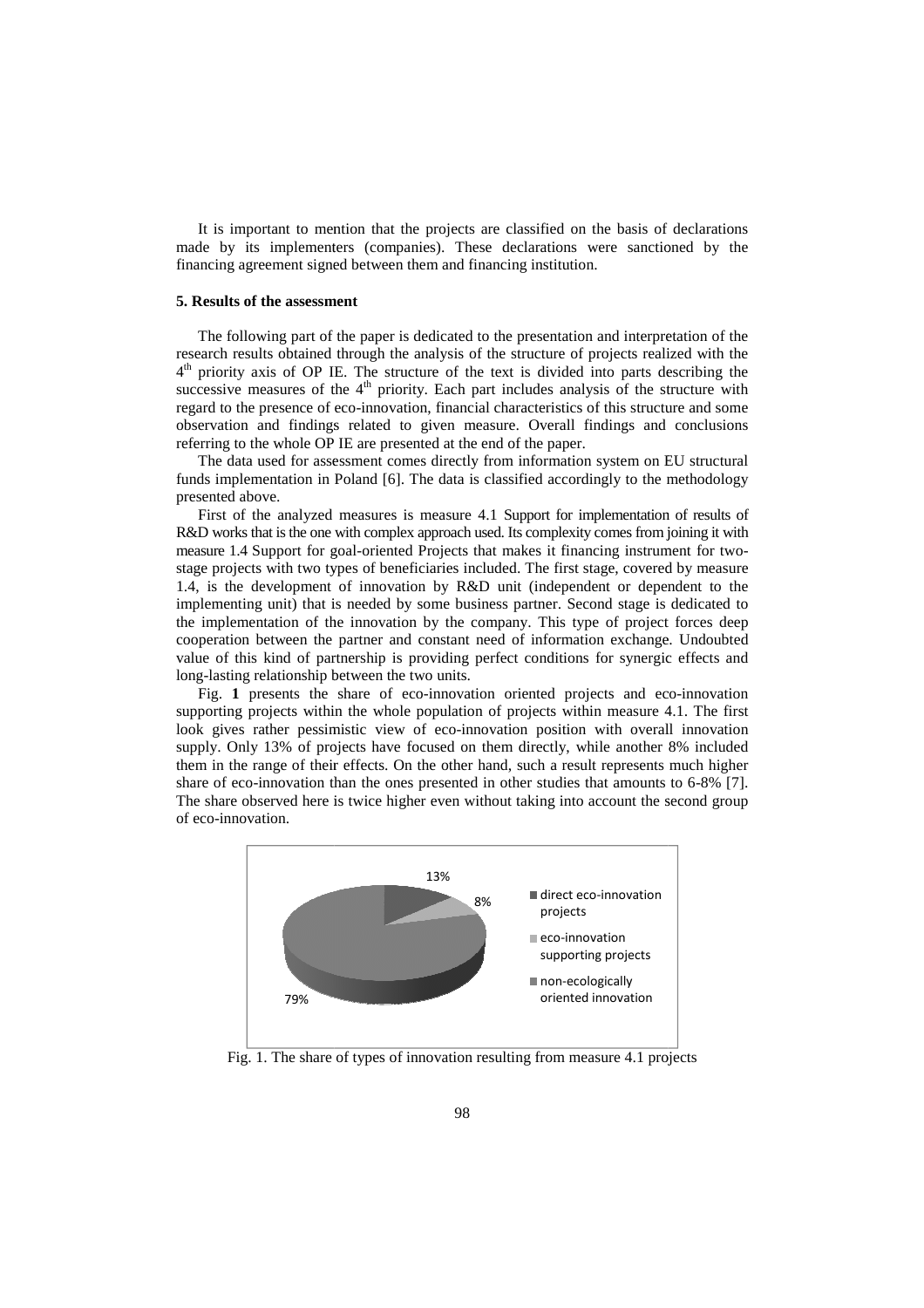The financial structure of measure 1.4 projects with regard to eco-innovation types is sented in Tab. 2. The share of eco-innovation in total budget of the measure is relatively h and amounts to almost 881,8 bln zł with th presented in Tab. 2. The share of eco-innovation in total budget of the measure is relatively high and amounts to almost 881,8 bln zł with the whole budget of 2 281,6 bln zł. The share is much higher than it should result from number of eco-innovation projects. It is even better visible on the share of eco-innovation oriented projects in total EU funding amounts to 27%. This high values are confirmed in mean values of total project budget and mean of EU funding per project. These results confirm the importance of environmental issues within project qualification procedures and significance of EU horizontal environmental policy in the project assessment process. On the other hand, these observation shows higher demand for capital for financing eco-innovation in comparison to the non-environmentally oriented innovation.

| Types of innovation   | No. of<br>projects | Total value of<br>projects<br>budgets<br>[thous. of zł] | Total value of<br>EU funding<br>[thous. of zł] | Mean value of<br>a project<br>[thous. of zł] | Mean value of<br>EU funding<br>per project<br>[thous. of zł] |
|-----------------------|--------------------|---------------------------------------------------------|------------------------------------------------|----------------------------------------------|--------------------------------------------------------------|
| direct eco-innovation |                    |                                                         |                                                |                                              |                                                              |
| projects              | 61                 | 881 792,0                                               | 334 094,2                                      | 14 4 55,6                                    | 5477,0                                                       |
| eco-innovation        |                    |                                                         |                                                |                                              |                                                              |
| supporting projects   | 35                 | 378 468,2                                               | 157 154,8                                      | 10 813,4                                     | 4490,1                                                       |
| non-ecologically      |                    |                                                         |                                                |                                              |                                                              |
| oriented innovation   | 364                | 2 2 8 1 6 2 5 , 8                                       | 743 075,2                                      | 6 2 6 8 , 2                                  | 2041,4                                                       |

Tab. 2. Financing characteristics of measure 4.1 projects with regard to types of innovation .

Measure 4.2 Stimulation of R&D activity of enterprises and support in the scope of industrial design is focused on one type of activities: (1) transformation of companies into R&D units and (2) supporting development and implementation of industrial design. While industrial design is a good platform for sustainability oriented innovation, transformation into R&D unit does not necessarily prescribe types of innovation to be develop developed in the future. Since the research was made in the moment of establishing R&D units when their activities and directions of research have only been shaped none specific eco-innovation should be expected to come out from this type of projects. bed none specific eco-innovation should be expected to come out from this type of projects.<br>Fig. 2 shows the share of direct and indirect eco-innovation projects within the whole ) transformation of companies into R&D units and (2) of industrial design. While industrial design is a good on, transformation into R&D unit does not necessarily ed in the future. Since the research was made in the eir ac

population of projects within measure 4.2. The share of eco-innovation oriented due to the specificity of the measure explained above, is rather small and amount to 5% only with another 3% for indirect eco-innovation.



Fig. 2. The share of types of innovation resulting from measure 4.2 projects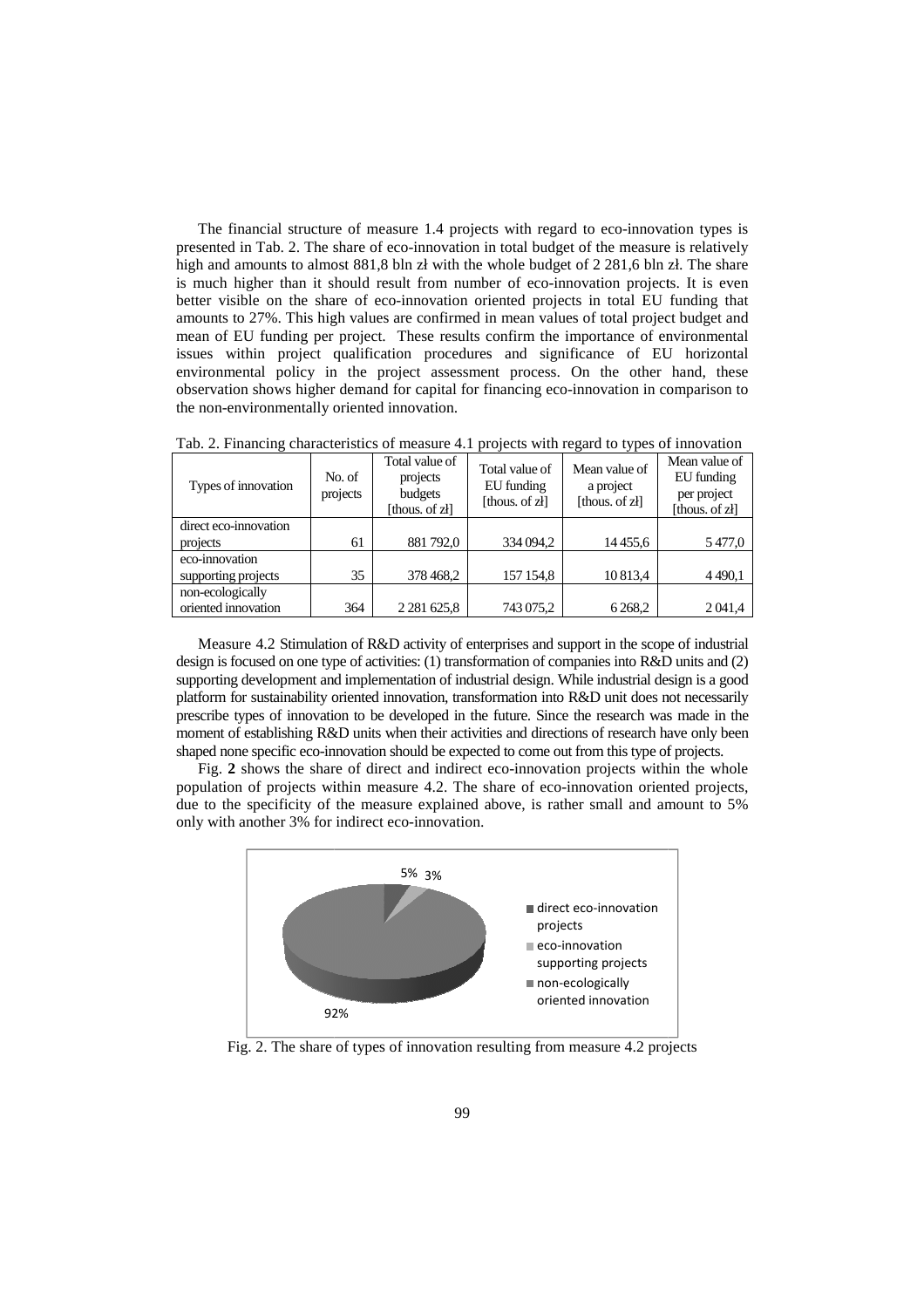The analysis of financial information on measure 4.2, presented in Tab. **3**, does not confirm the observations made for measure 4.1 projects. First of all, eco-innovation oriented projects are less expensive than those without environmental orientation. Secondly, the share of the eco-innovation projects in total budget of the measure is smaller than the share resulting from the number of projects. The only common observation is related to the share of EU funds that is higher in the case of eco-innovation oriented projects. The reason for that lies behind the specificity of the measure (presence of ecoinnovation in only one type of projects) and the better compliance and integrity of costs in the case of industrial design projects.

It is important to notice that the actual assessment of this measure on eco-innovation development and implementation should be also made *ex-post*, when created R&D unit will come out with their innovation and solutions.

| Types of innovation | No. of<br>projects | Total value<br>of projects<br>budgets<br>[thous. of zł] | Total value<br>of EU<br>funding<br>[thous. of zł] | n---<br>Mean value<br>of a project<br>[thous. of zł] | Mean value<br>of EU<br>funding per<br>project<br>[thous. of zł] |
|---------------------|--------------------|---------------------------------------------------------|---------------------------------------------------|------------------------------------------------------|-----------------------------------------------------------------|
| direct eco-         |                    |                                                         |                                                   |                                                      |                                                                 |
| innovation projects | 8                  | 62 836,8                                                | 27 815,3                                          | 7854,6                                               | 3476,9                                                          |
| eco-innovation      |                    |                                                         |                                                   |                                                      |                                                                 |
| supporting projects | 6                  | 17 543,3                                                | 7463,7                                            | 2923,9                                               | 1 2 4 3 , 9                                                     |
| non-ecologically    |                    |                                                         |                                                   |                                                      |                                                                 |
| oriented innovation | 154                | 1 443 151,5                                             | 524 453,5                                         | 9 3 7 1 , 1                                          | 3 4 0 5 .5                                                      |

Tab. 3. Financing characteristics of measure 4.2 projects with regard to types of innovation

The measure 4.3 Technological credit is the most different one from the other  $4<sup>th</sup>$  priority axis measures. The measure offers access to technological credit on the preferential terms instead of direct financial support. These features effect in the following characteristics of its projects: they are very diversified. Another difference comes from the necessity of engaging financial institution, namely Bank Gospodarstwa Krajowego, in the measure implementation procedure.

Fig. **3** presents the share of eco-innovation oriented projects and eco-innovation supporting projects within the whole population of projects within measure 4.3. The results should be more or less similar to the results of measure 4.1 but the share of eco-innovation oriented projects is little less here. The share amounts to 10% for direct eco-innovation projects and 4% for indirect eco-innovation projects. Especially this second value is evidently smaller than it could be expected on the basis of measure 4.1 observation.

In Tab. **4** the financial structure of eco-innovation projects within measure 4.3 is presented. Again, the observations from measure 4.1 are not confirmed for total budget share of eco-innovation projects (it is smaller here than it should be on the basis of the number of eco-innovation projects). And again, the share of EU funding is relatively high for eco-innovation oriented projects in comparison to overall mean EU funding. The reasoning behind these differences is related to the unwillingness of spending of own capital on non-direct profit promising investments as eco-innovation is regarded in Polish business sector so far.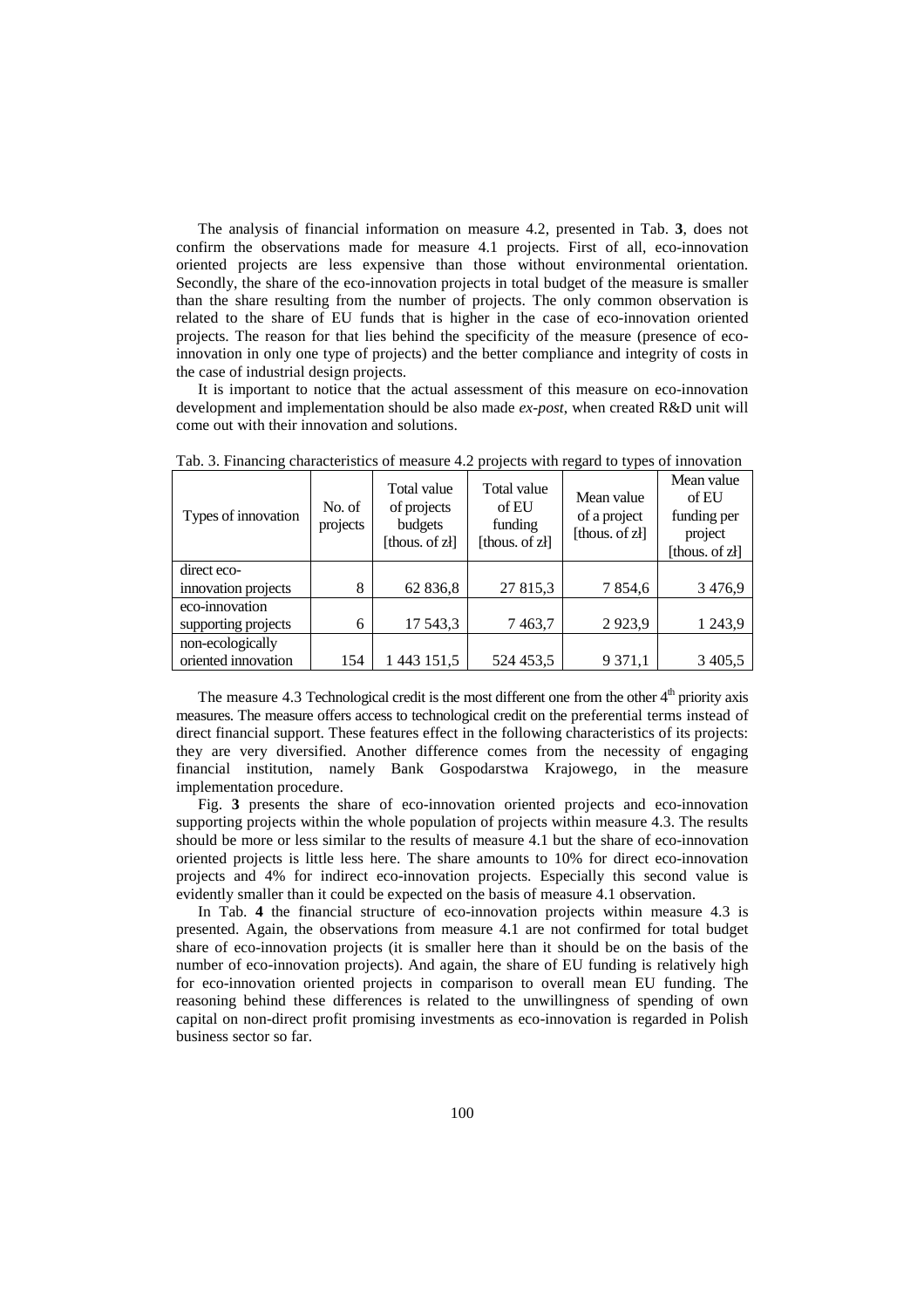

Fig. 3. The share of types of innovation resulting from measure 4.3 projects

The abovementioned finding is justified from another one specific feature of 4.3 measure only. Namely, it is meant for SMEs only. That joins these results with SME sector specificity. And one of SME sector specific characteristics is its rather short-term orientation and profit dominance while innovation engagement motivation is concerned. That would explain swiftly all the observations made for measure 4.3 as far as ecoinnovation together with bank bank-operated crediting procedure are in the area of interests.

| Types of innovation | No. of<br>projects | Total value<br>of projects<br>budgets<br>[thous. of zł] | Total value<br>of EU<br>funding<br>[thous. of zł] | Mean value<br>of a project<br>[thous. of zł] | Mean value<br>of EU<br>funding per<br>project<br>[thous. of zł] |
|---------------------|--------------------|---------------------------------------------------------|---------------------------------------------------|----------------------------------------------|-----------------------------------------------------------------|
| direct eco-         |                    |                                                         |                                                   |                                              |                                                                 |
| innovation projects | 9                  | 33 318,7                                                | 13 963,2                                          | 3 702,1                                      | 1 551,5                                                         |
| eco-innovation      |                    |                                                         |                                                   |                                              |                                                                 |
| supporting projects | 4                  | 22 273,7                                                | 8 8 6 4 , 2                                       | 5 5 6 8 4                                    | 2 2 1 6 0                                                       |
| non-ecologically    |                    |                                                         |                                                   |                                              |                                                                 |
| oriented innovation | 78                 | 373 346,0                                               | 143 860,1                                         | 4 7 8 6, 5                                   | 1 844,4                                                         |

Tab. 4. Financing characteristics of measure 4.3 projects with regard to types of innovation

The companies interested in using financial aid of measure 4.4 New investments of high innovative potential need to be up to date with worldwide innovation (the requirement of implementing of innovation no older than 3 years). Additionally, the focus is on the investments that use to be a problem for Polish companies that prefer to accumulate or spent than to invest.

Fig. 4 shows the share of direct and indirect eco-innovation in the whole population of Fig. 4 shows the share of direct and indirect eco-innovation in the whole population of projects within measure 4.4. The share is 10% for projects directly oriented on ecoinnovation and 5% for eco-innovation supporting projects. The result for direct ecoinnovation is quite high concerning all the other  $4<sup>th</sup>$  priority axis measures (the share is smaller only to the share of measure 4.1 which is 13% and equal to this of measure 4.3).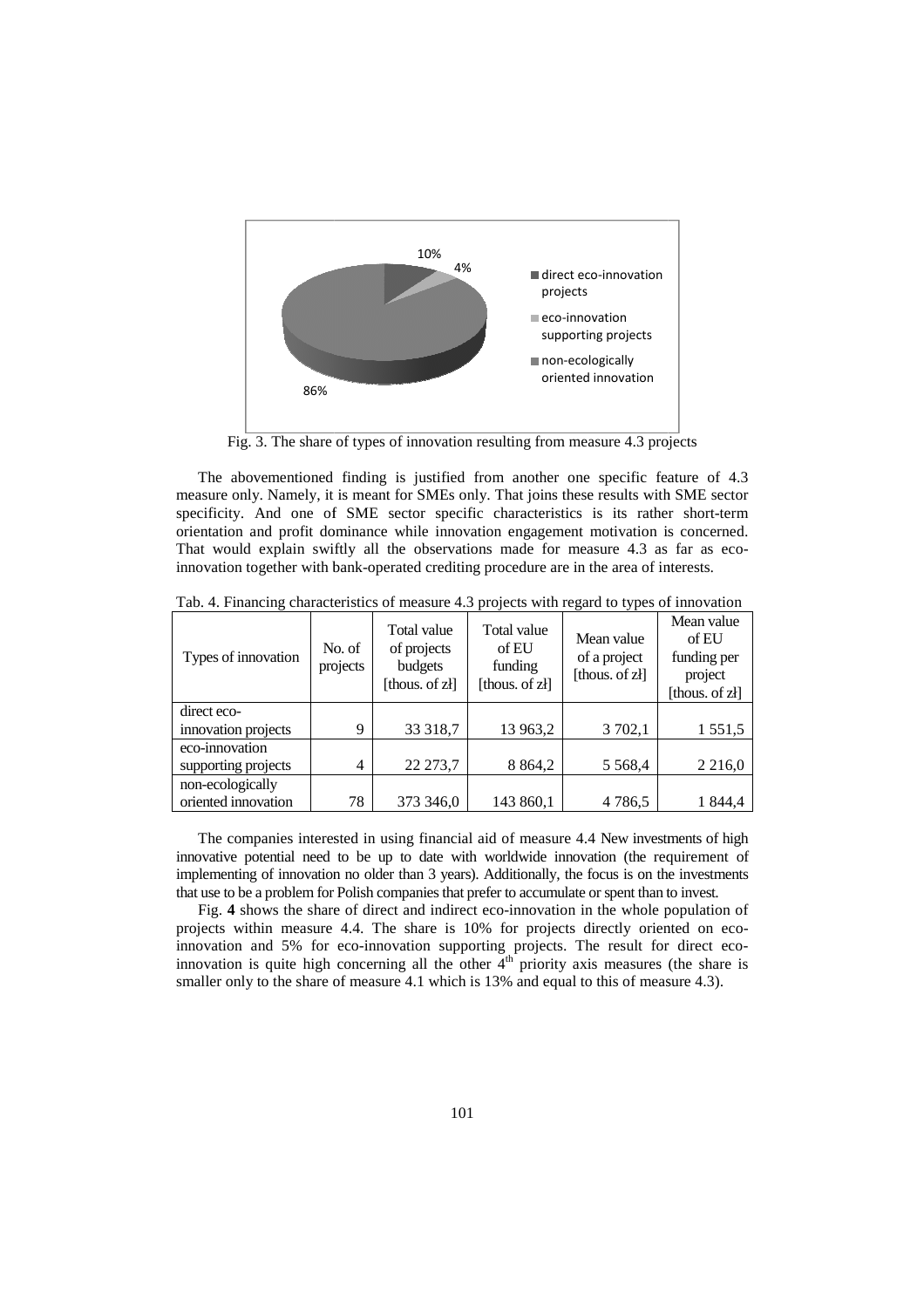

Fig. 4. The share of types of innovation resulting from measure 4.4 projects

Concerning the financial structure measure 4.4 seems to be fully predictable. The financial structure of measure 4.4 results is presented in Tab. **5**. Its share in number of projects is reflected in its share in total budget as well as in total amount of costs refunded by EU. These results also confirm that eco-innovation are more expensive and its mean costs are higher than the regular innovation. e and its mean<br>
s of innovation<br>
Mean value

| Types of<br>innovation             | No. of<br>projects | Total value of<br>projects<br>budgets<br>[thous. of zł] | Total value of<br>EU funding<br>[thous. of zł] | Mean value<br>of a project<br>[thous. of<br>zł] | Mean value<br>of EU<br>funding per<br>project<br>[thous. of]<br>zł] |
|------------------------------------|--------------------|---------------------------------------------------------|------------------------------------------------|-------------------------------------------------|---------------------------------------------------------------------|
| direct eco-<br>innovation projects | 37                 | 1 403 169,6                                             | 570 469,3                                      | 37 923,5                                        | 15 4 18,1                                                           |
| eco-innovation                     |                    |                                                         |                                                |                                                 |                                                                     |
| supporting projects                | 19                 | 638 819,5                                               | 237 382,9                                      | 33 622,1                                        | 12 4 93,8                                                           |
| non-ecologically                   |                    |                                                         |                                                |                                                 |                                                                     |
| oriented innovation                | 302                | 10 604 423.6                                            | 3 724 730,8                                    | 35 114,0                                        | 12 3 3 3 5                                                          |

Tab. 5. Financing characteristics of measure 4.4 projects with regard to types of innovation

Measure 4.5 Support for investments of high importance to the economy is designed in a way to support number of economic issues, such as investment rate, innovation and employment, in the biggest possible scale. The support is for the projects that could affect economy on local, regional or even national level. 4.5 measure consists of two sub-measures: 4.5.1 Support for investments in the production sector and 4.5.2 Support for investments in the sector of modern services. Therefore, the innovativeness becomes minor criterion for second type of project qualification in comparison to investment and employment criteria. Second type of projects are oriented also on creating R&D services oriented units. Therefore, the potential effect in producing innovation is delayed.

The results presented on Fig. 5 concerning the share of direct and indirect eco-innovation in measure 4.5 projects bring no surprise. There are only a few, namely 4, projects that are oriented on eco-innovation, with another 1 project with eco-innovation as a supporting effect.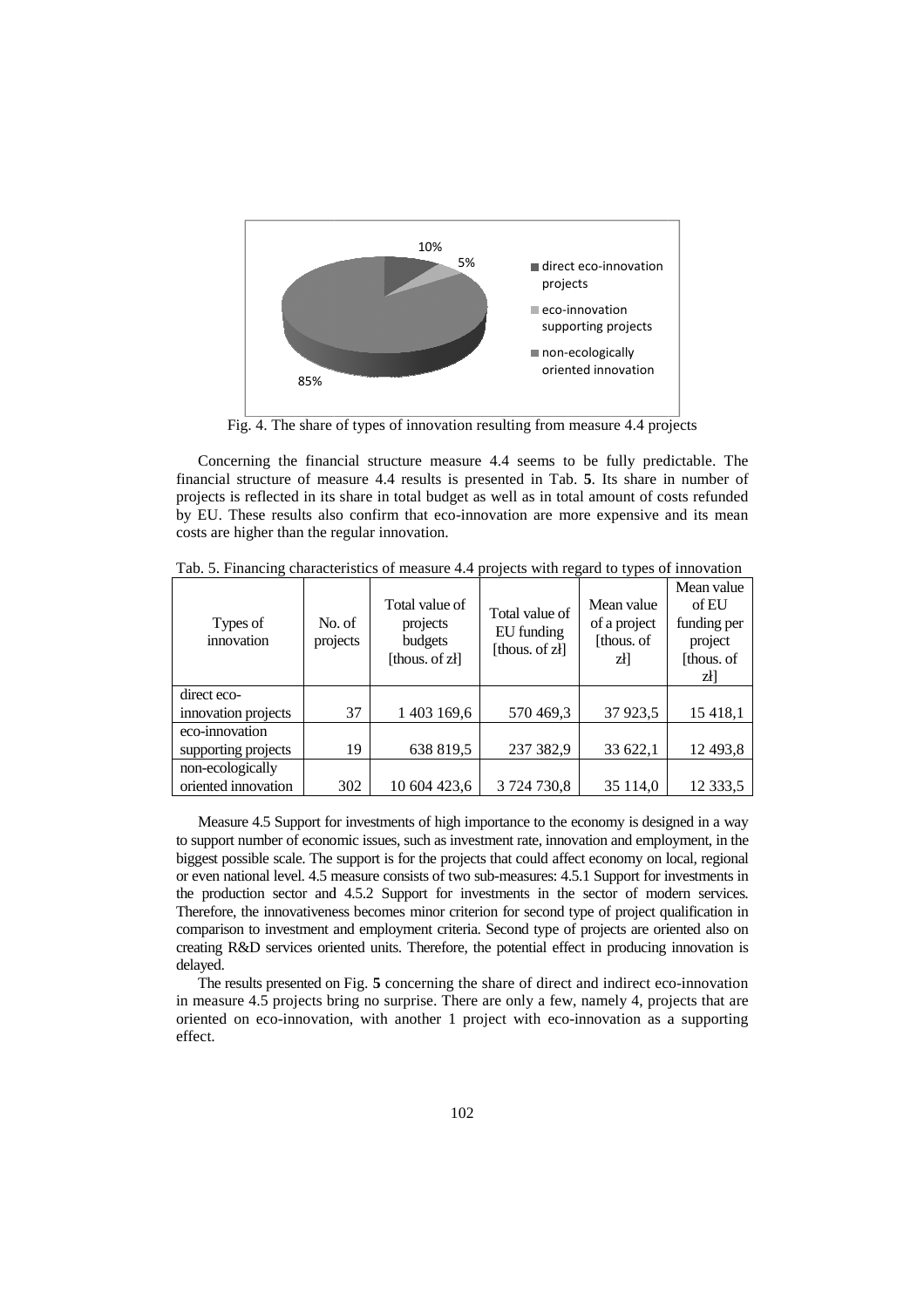

Fig. 5. The share of types of innovation resulting from measure 4.5 projects

As shown in Tab. **6** the financial structure of measure 4.5 reflects its numerical structure. The difference between this measure and all the other  $4<sup>th</sup>$  priority axis measure is the lowest level of EU funding. This is due to the high costs of these types of undertakings and strict limitations of EU share in their financing.

| Types of innovation   | No. of<br>projects | Total value of<br>projects<br>budgets<br>[thous. of zł] | Total value of<br>EU funding<br>[thous. of zł] | Mean value of<br>a project<br>[thous. of zł] | Mean value of<br>EU funding<br>per project<br>[thous. of zł] |
|-----------------------|--------------------|---------------------------------------------------------|------------------------------------------------|----------------------------------------------|--------------------------------------------------------------|
| direct eco-innovation |                    |                                                         |                                                |                                              |                                                              |
| projects              | $\overline{4}$     | 458 742,0                                               | 99 873,6                                       | 114 685,5                                    | 24 968,4                                                     |
| eco-innovation        |                    |                                                         |                                                |                                              |                                                              |
| supporting projects   |                    | 6 174,4                                                 | 2 5 7 1 , 1                                    | 6 174,4                                      | 2 5 7 1 , 1                                                  |
| non-ecologically      |                    |                                                         |                                                |                                              |                                                              |
| oriented innovation   | 64                 | 7 618 344,6                                             | 1 424 546,8                                    | 119 036,6                                    | 22 2 58, 5                                                   |

Tab. 6. Financing characteristics of measure 4. . 4.5 projects with regard to types of innovation

# **6. Conclusions**

To conclude assessment one more issue will be brought. Formerly presented analysis results did not include the sector diversification of eco-innovating companies. Summing up results did not include the sector diversification of eco-innovating companies. Summing up all the  $4<sup>th</sup>$  priority axis measures the biggest number of projects implementing ecoinnovation comes from electricity and heat production sector. It is no surprise, since this innovation comes from electricity and heat production sector. It is no surprise, since this sector includes also renewable energy sources that all are classified as eco-innovations. Heat and energy production sector project involves also conventional technologies that are up to some improvement to decrease their environmental impact. Due to high involvement up to some improvement to decrease their environmental impact. Due to high involvement of energy sector also fuel production sector is highly engaged in eco-innovation  $(5<sup>th</sup>$  place in the ranking of the most eco-innovative sectors). Most of the fuels and fuel technologies are related to biomass and its potential use and therefore are classified as eco-innovation.

The  $2<sup>nd</sup>$  spot in the ranking of the most eco-innovative sectors is taken by construction sector which should be regarded as a surprise. The types of eco-innovation projects are many and very diversified. Starting from passive buildings, new construction technologies, new materials and coming to new finishing options and devices construction sector is developing very fast in this field. The  $3<sup>rd</sup>$  place is taken by waste management sector that is obviously one of the sectors with highest eco-innovation potential, especially in Poland, where recycling, re-use or reverse logistics are only starting to develop [8]. innovative sectors). Most of the fuels and fuel technologies<br>otential use and therefore are classified as eco-innovation.<br>of the most eco-innovative sectors is taken by construction<br>ed as a surprise. The types of eco-inno

The overall conclusion is that the sectors with high eco-innovation potential (like heat and energy production or waste management) are using it, but not only because good will but also they are forced to do so because of legislation. The other sectors are not developing very fast, maybe except construction sector, their eco-innovation capacity and